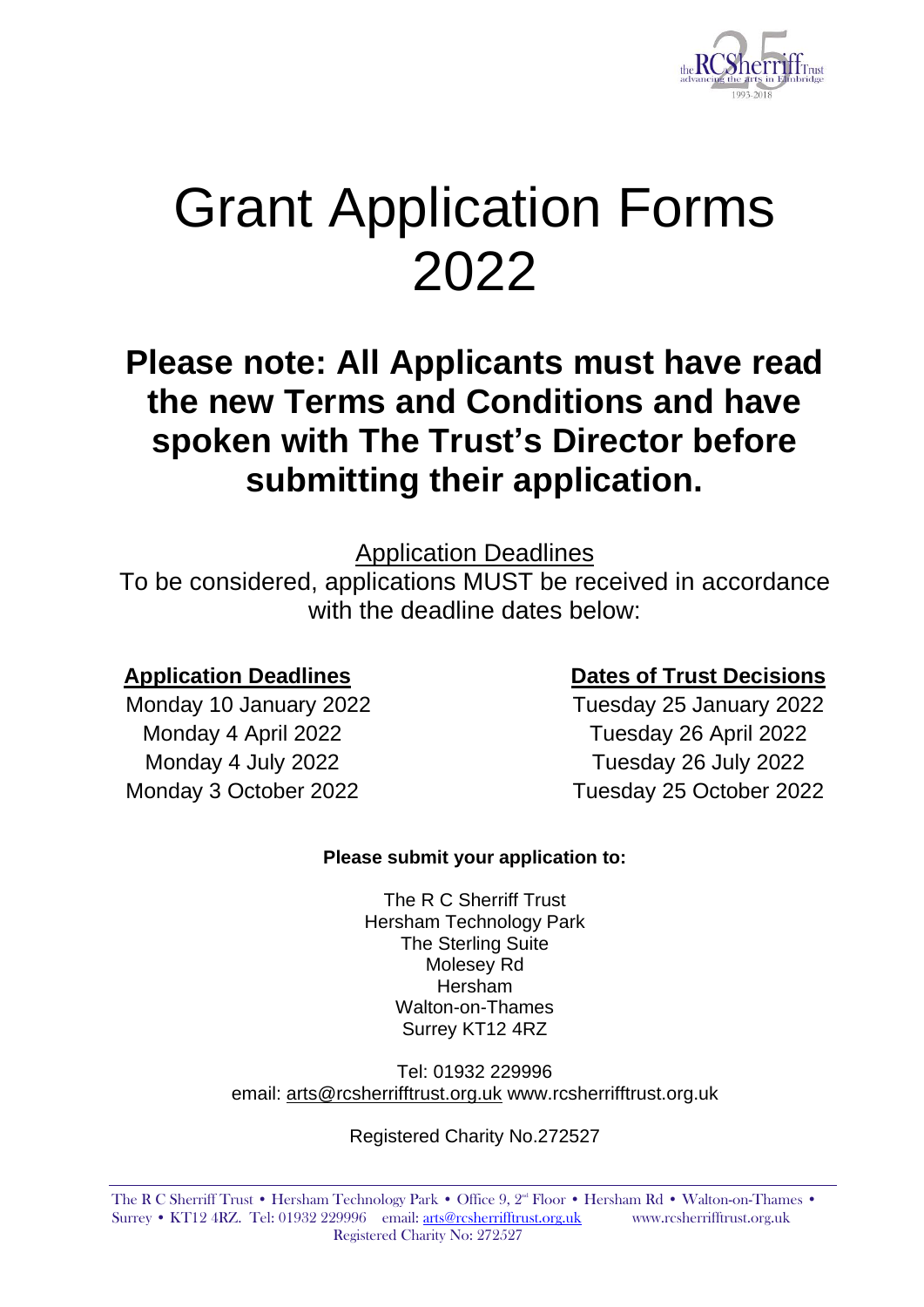

#### **Application Cover Sheet To be completed and submitted with every grant application**

| <b>Name of Applicant / Main Contact:</b>                                                                                                                                                                                    |                   |                               |  |
|-----------------------------------------------------------------------------------------------------------------------------------------------------------------------------------------------------------------------------|-------------------|-------------------------------|--|
| Name of Organisation, School or College (if<br>applicable):                                                                                                                                                                 |                   |                               |  |
| <b>Address:</b>                                                                                                                                                                                                             |                   |                               |  |
|                                                                                                                                                                                                                             |                   |                               |  |
| <b>Telephone Number:</b>                                                                                                                                                                                                    |                   |                               |  |
| Email address (if checked regularly):                                                                                                                                                                                       |                   |                               |  |
| <b>Grant Category applied for:</b><br>(please tick as appropriate)                                                                                                                                                          | Project           | Underwriting                  |  |
|                                                                                                                                                                                                                             | <b>Individual</b> | <b>Capital</b>                |  |
| <b>Amount Sought:</b>                                                                                                                                                                                                       | £.                |                               |  |
| If successful, to whom should the cheque be<br>made payable?                                                                                                                                                                |                   |                               |  |
| I/We* confirm that this application presents accurate details of my/our* future plans.<br>I/We* have read the conditions of the R C Sherriff Trust and agree to abide by them and<br>the decision of the Board of Trustees. |                   |                               |  |
|                                                                                                                                                                                                                             | Dated:            | <u> 1980 - John Barbara (</u> |  |
| <b>PRINT NAME:</b>                                                                                                                                                                                                          |                   |                               |  |
| Position within organisation (if appropriate):                                                                                                                                                                              |                   |                               |  |
| Address and telephone number (if different from above):                                                                                                                                                                     |                   |                               |  |
|                                                                                                                                                                                                                             |                   |                               |  |
|                                                                                                                                                                                                                             |                   |                               |  |
|                                                                                                                                                                                                                             |                   | *Delete as appropriate        |  |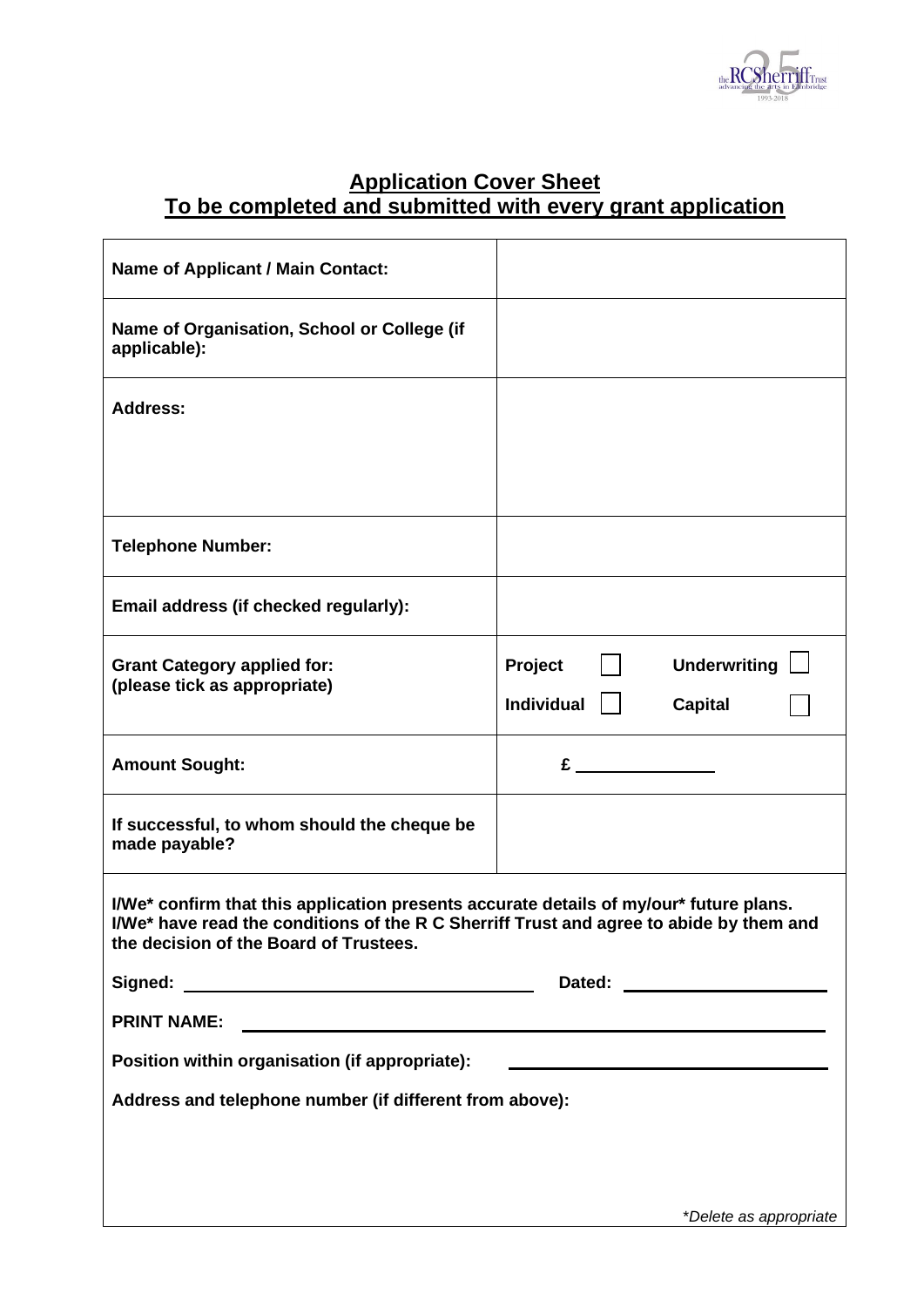

# **Project & Underwriting Grant**

**To be completed in black ink or type and returned to the Director with the Cover Sheet**

## **To be completed by Organisations**

**Organisations What year was your organisation founded? Is it formally constituted? Your registered charity number (if applicable): How many members does your organisation have? How many members are resident in Elmbridge?**

**Aims and objectives of the organisation:**

# **To be completed by Schools/Colleges**

**How many pupils will benefit from your project?**

# **To be completed by All Applicants**

**Name of the performance / event:**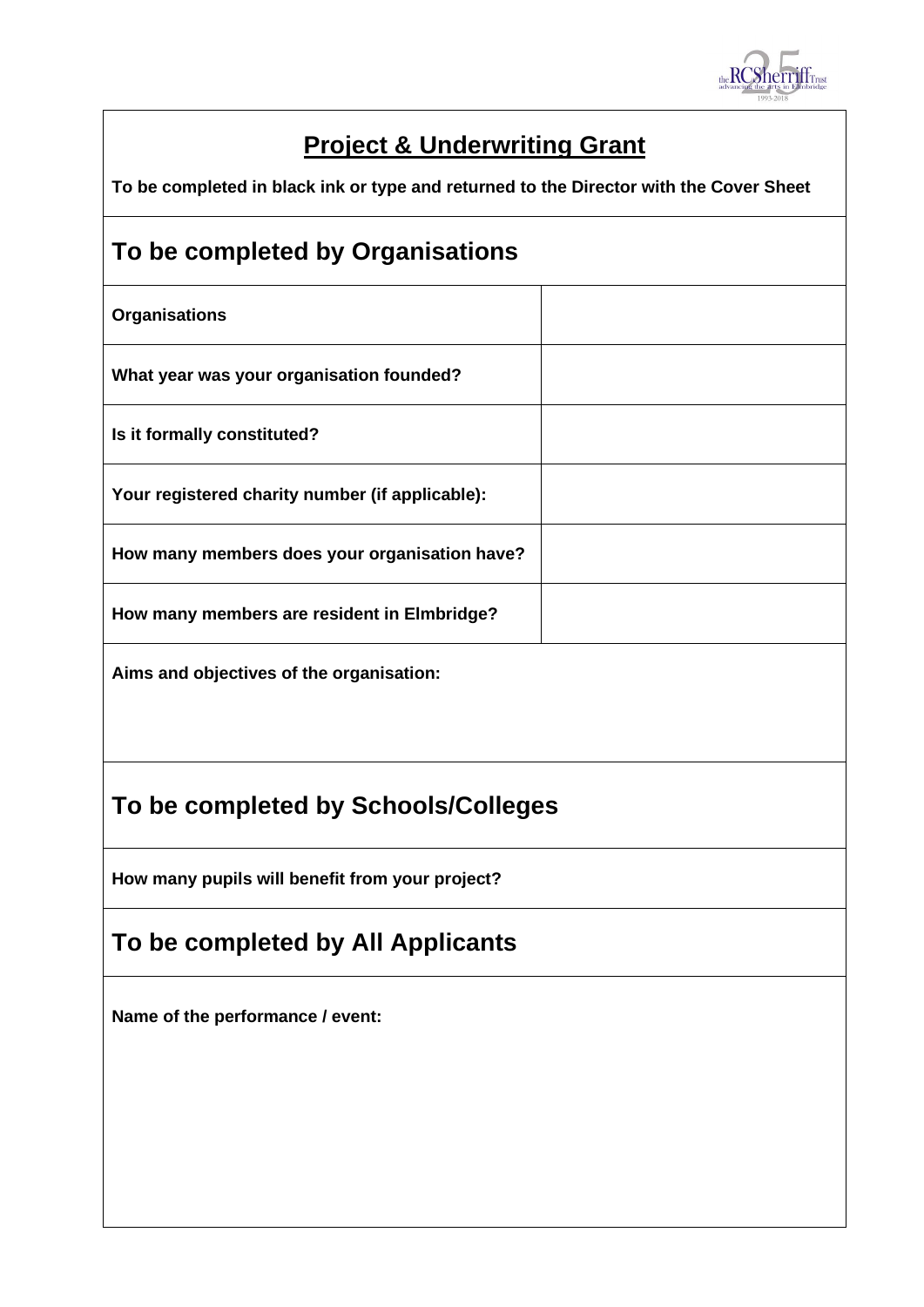

| Please describe the above project/event which the grant will be used to support,<br>including dates of when it will take place (continue on a separate sheet if required):                     |
|------------------------------------------------------------------------------------------------------------------------------------------------------------------------------------------------|
|                                                                                                                                                                                                |
| Which art form(s) does the project involve? (tick as appropriate):                                                                                                                             |
| Dance $\Box$ Film $\Box$<br>Theatre $\Box$<br>Crafts $\Box$<br>Music <b>N</b>                                                                                                                  |
| Visual Arts  <br>Combined Arts $\boxed{\phantom{1}}$<br>Disability Arts $\Box$<br><b>Literary Arts</b>                                                                                         |
| Youth Arts $\Box$                                                                                                                                                                              |
| Please state which of the Trust's aims this project supports (found on page 5 of the<br><b>Grant Guidelines):</b>                                                                              |
| Please describe how the project will benefit you / your work / your artistic development,<br>or that of the organisation you represent, and how it will benefit the residents of<br>Elmbridge: |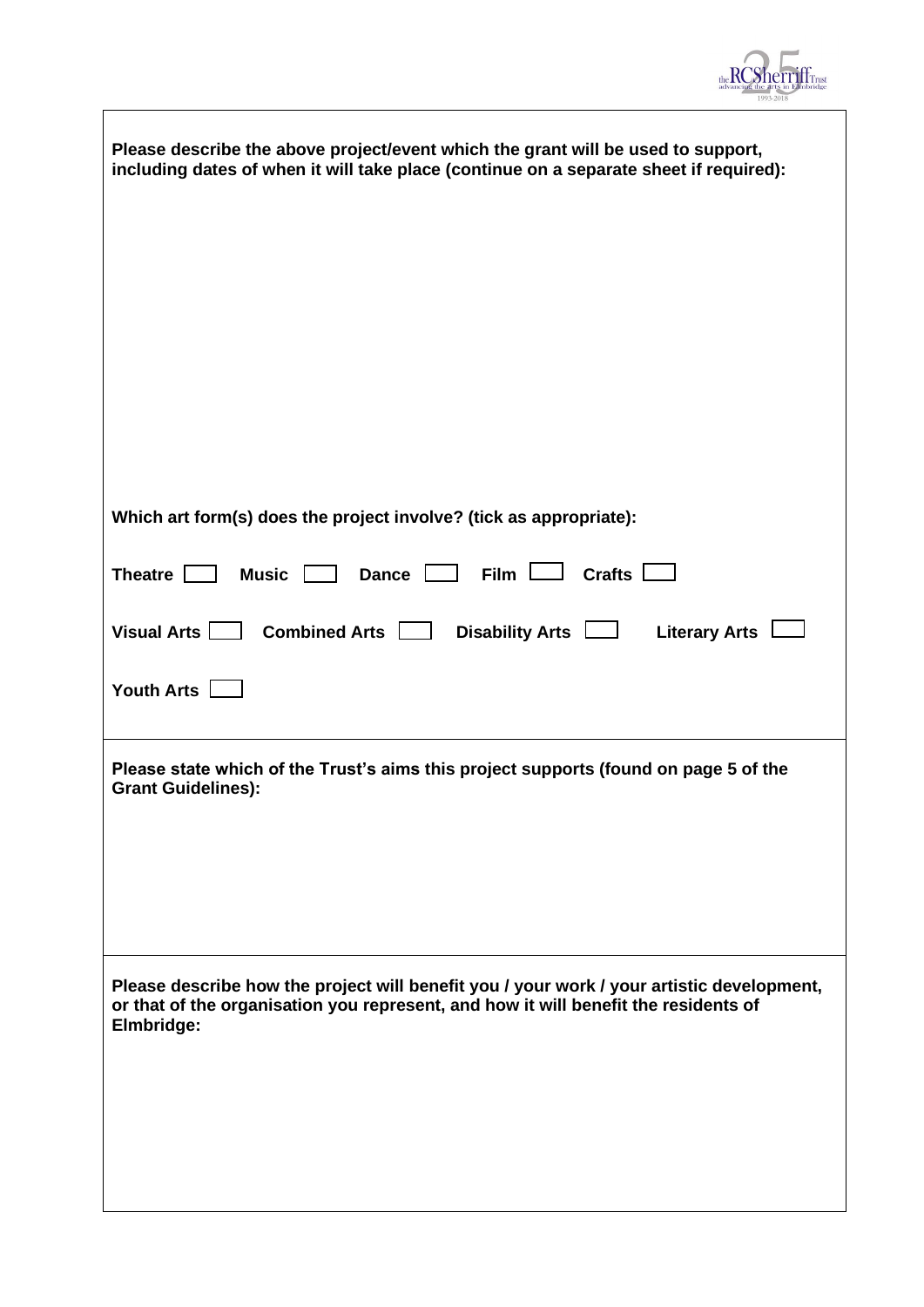

*Attach additional sheets if necessary*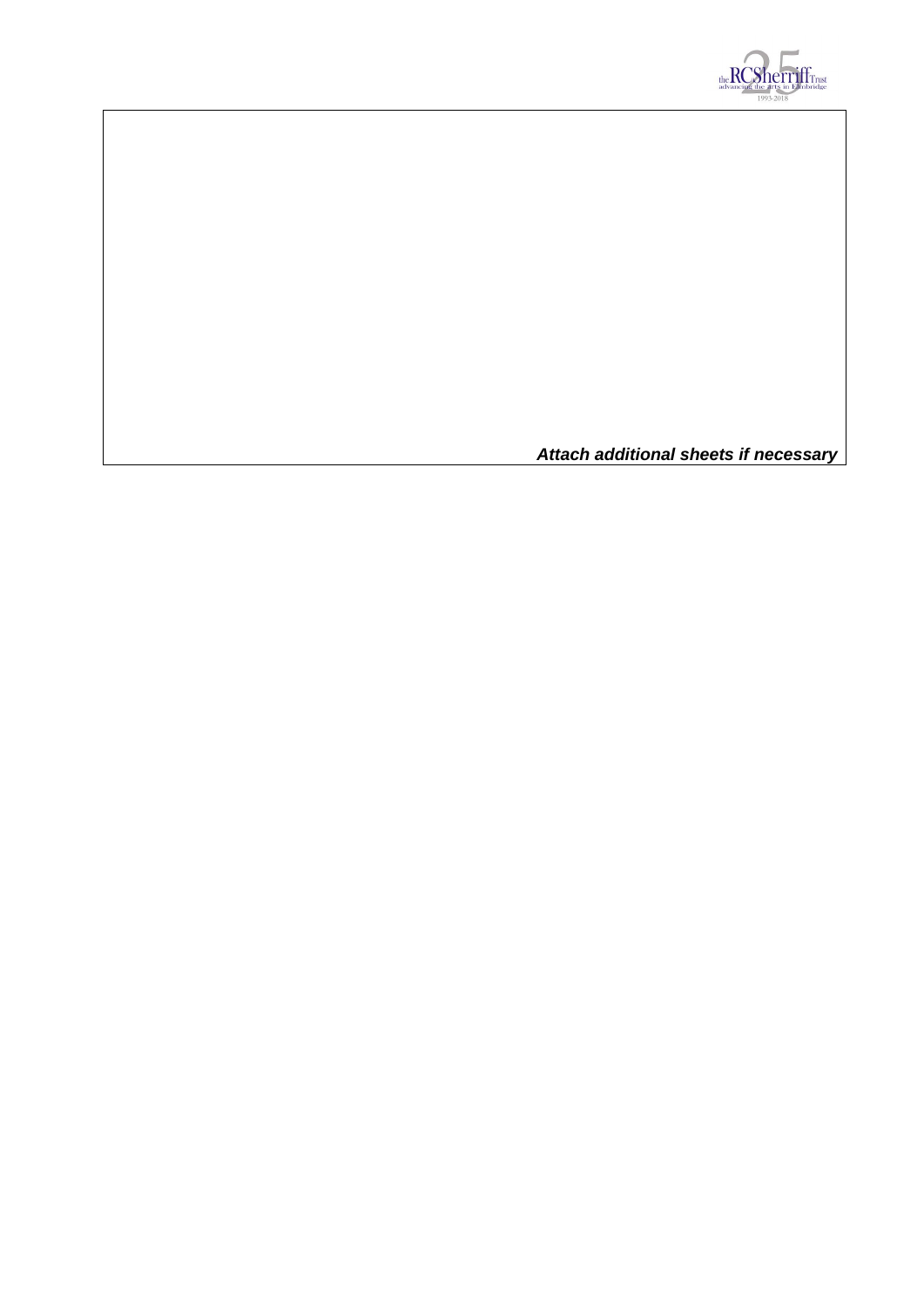

| <b>Budget for Project Grant</b>                                                                                                                                                                                            |   |  |
|----------------------------------------------------------------------------------------------------------------------------------------------------------------------------------------------------------------------------|---|--|
| To be completed by all Applicants for Project and Individual Grants                                                                                                                                                        |   |  |
| <b>INCOME</b>                                                                                                                                                                                                              |   |  |
| Please adapt this budget to suit your application                                                                                                                                                                          |   |  |
| Grants from Local Authorities, Arts Council, other Trusts &<br>Foundations etc (please specify sources and amounts)                                                                                                        | £ |  |
| Sponsorship by businesses or individuals (please specify sources and<br>amounts, including estimated value of any sponsorship in kind)                                                                                     | £ |  |
| Estimated box office income (if applicable)                                                                                                                                                                                | £ |  |
| <b>Estimated bar/catering income (if applicable)</b>                                                                                                                                                                       | £ |  |
| Estimated sales income from books, art works etc (if applicable)<br>Please attach a breakdown of these estimates e.g. number of tickets at the<br>relevant prices per night, number of pictures sold at average price etc. | £ |  |
| Other areas of income (please specify sources and amounts)                                                                                                                                                                 | £ |  |
| <b>TOTAL INCOME</b>                                                                                                                                                                                                        | £ |  |

 $\mathbf{r}$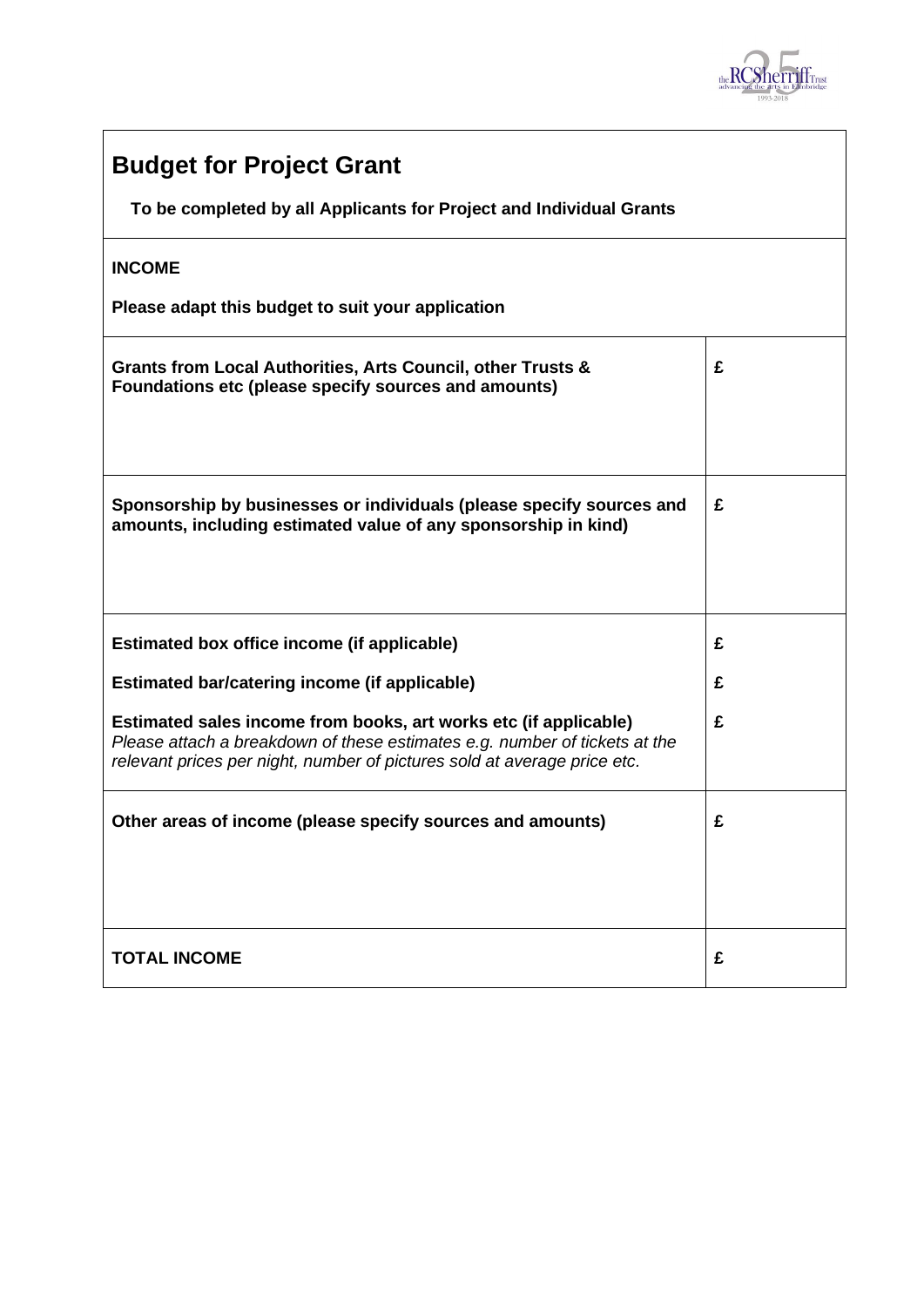

| <b>EXPENDITURE</b>                               |   |
|--------------------------------------------------|---|
| Artists fees / cost of equipment (if applicable) | £ |
| Venue hire (if applicable)                       | £ |
| <b>Transport hire (if applicable)</b>            | £ |
| <b>Materials (please specify)</b>                | £ |
| <b>Administration</b>                            | £ |
| <b>Marketing costs</b>                           | £ |
| Telephone / stationery / postage                 | £ |
| Other (please specify)                           | £ |
|                                                  |   |
|                                                  |   |
|                                                  |   |
|                                                  |   |
|                                                  |   |
|                                                  |   |
|                                                  |   |
|                                                  |   |
|                                                  |   |
|                                                  |   |
| <b>TOTAL EXPENDITURE</b>                         | £ |
| Amount you are seeking from the Trust            | £ |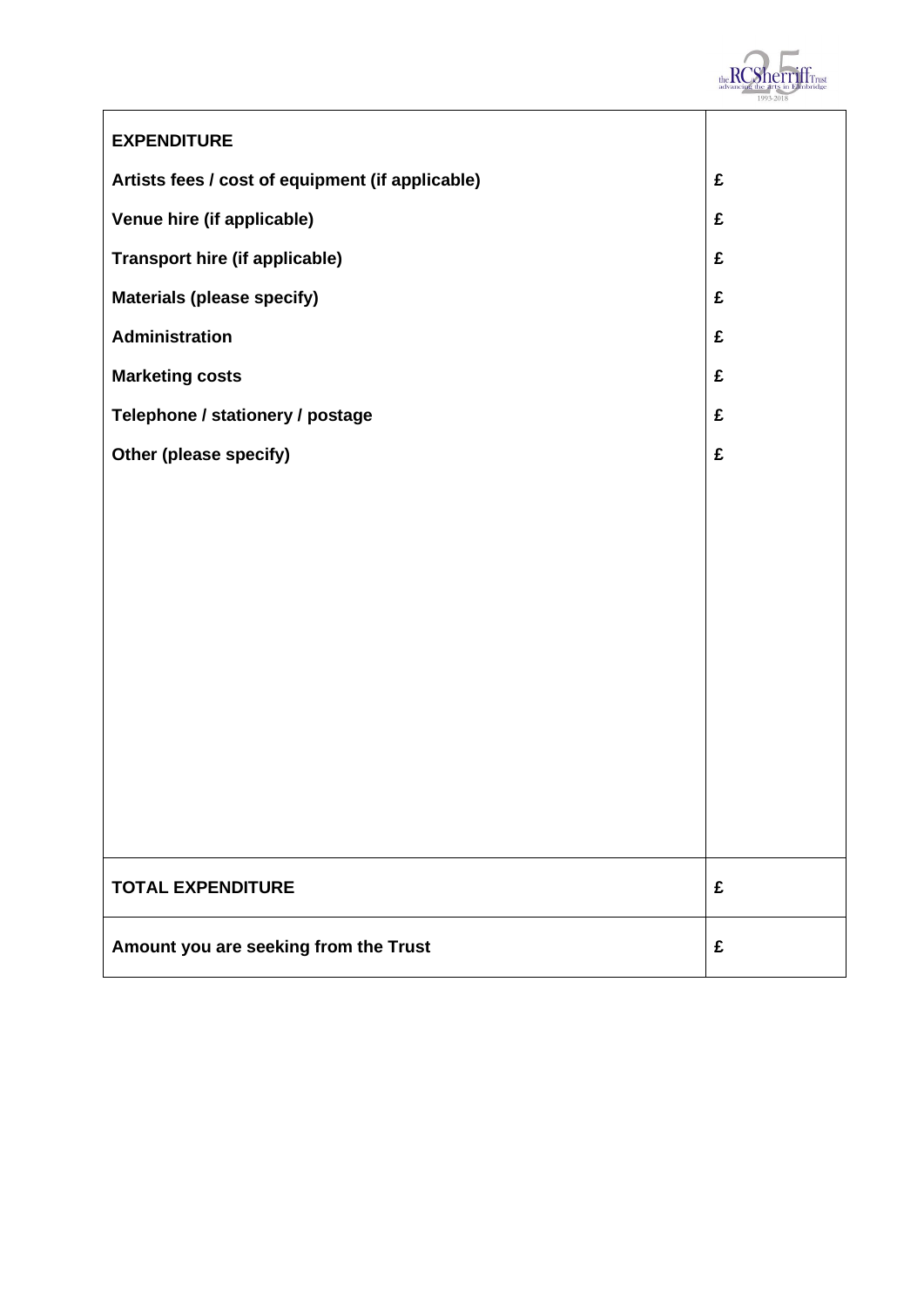

| <b>D. Budget for Underwriting Grants</b>                                                                                               |   |  |  |  |
|----------------------------------------------------------------------------------------------------------------------------------------|---|--|--|--|
| To be completed by all Applicants for Underwriting Grants                                                                              |   |  |  |  |
| <b>INCOME</b>                                                                                                                          |   |  |  |  |
| Please adapt this budget to suit your application                                                                                      |   |  |  |  |
| Grants from Local Authorities, Arts Council, other Trusts &<br>Foundations etc. (please specify sources and amounts)                   | £ |  |  |  |
| Sponsorship by businesses or individuals (please specify sources and<br>amounts, including estimated value of any sponsorship in kind) | £ |  |  |  |
| Maximum achievable box office income                                                                                                   | £ |  |  |  |
| Minimum estimated box office                                                                                                           | £ |  |  |  |
| Estimated bar / catering (if applicable)                                                                                               | £ |  |  |  |
| Other areas of income (please specify sources and amounts)                                                                             | £ |  |  |  |
| Total Maximum Income (inc. box office & other areas of income)<br>A                                                                    | £ |  |  |  |
| Total Minimum Estimated Income (inc. minimum box office figure)<br>B                                                                   | £ |  |  |  |